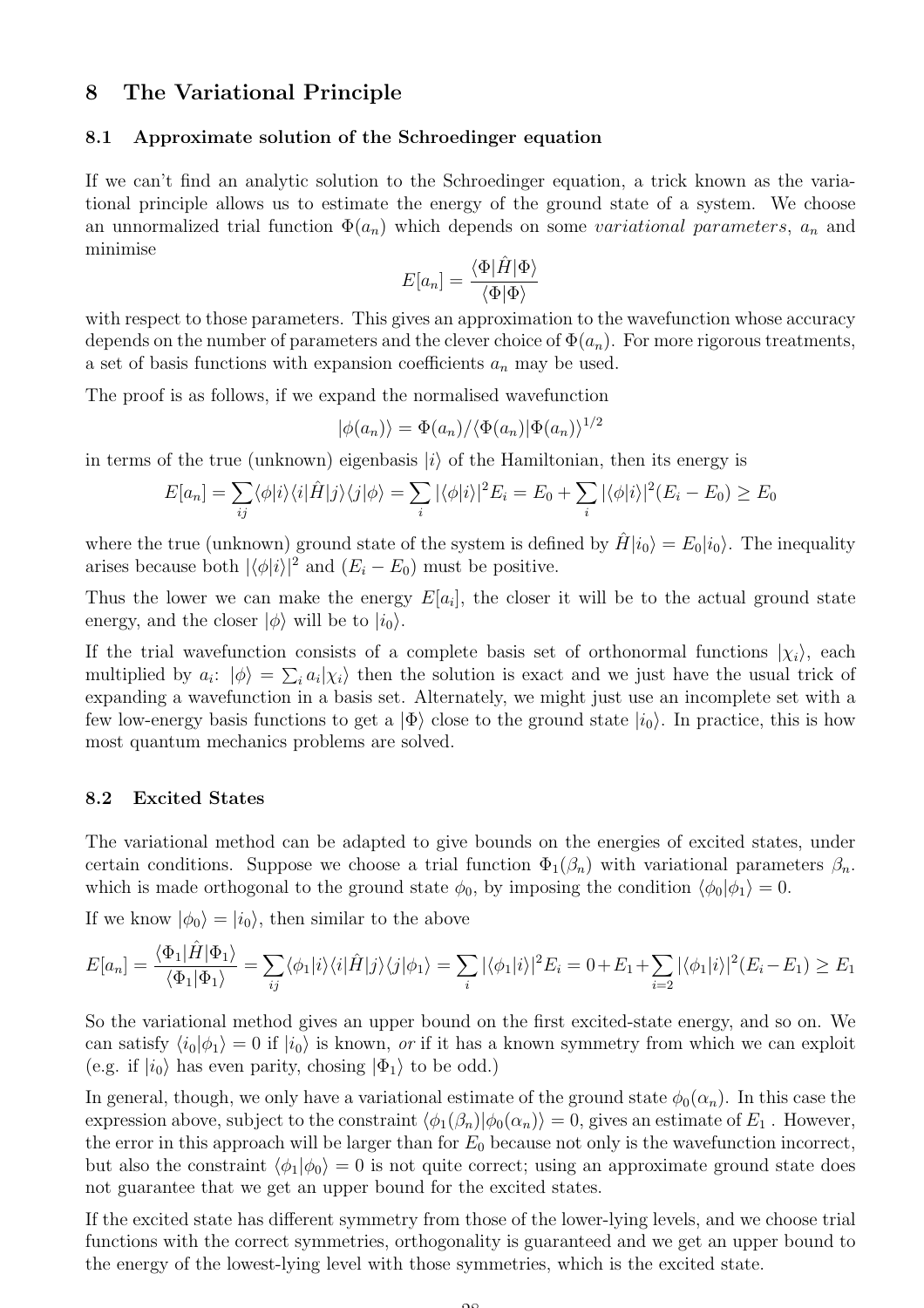## 8.3 Analytic example of variational method - Binding of the deuteron

Say we want to solve the problem of a particle in a potential  $V(r) = -Ae^{-r/a}$ . This is a model for the binding energy of a deuteron due to the strong nuclear force, with  $A=32MeV$  and  $a=2.2fm$ . The strong nuclear force does not exactly have the form  $V(r) = -Ae^{-r/a}$ , unlike the Coulomb interaction we don't know what the exact form should be, but  $V(r) = -Ae^{-r/a}$  is a reasonable model.

The potential is spherically symmetric, most attractive at  $r = 0$  and falls rapidly to zero at large r, so we choose a trial wavefunction which does the same, say  $\phi = ce^{-\alpha r/2a}$ . This has only one dimensionless variational parameter,  $\alpha$ . The value of c follows from normalisation  $\int c^2 e^{-\alpha r/a} 4\pi r^2 dr = 1$ ; which gives  $c^2 = \alpha^3/8\pi a^3$ . (The  $4\pi r^2$  comes from the problem being three dimensional).

According to the variational principle, our best estimate for the ground state using this trial function comes from minimising  $\langle \phi | \hat{H} | \phi \rangle$  with respect to  $\alpha$ .

$$
\langle \phi | H | \phi \rangle / \langle \phi | \phi \rangle = \frac{-\hbar^2}{2m} \int_0^\infty c^2 \left( e^{-\alpha r/2a} \nabla^2 e^{-\alpha r/2a} \right) 4\pi r^2 dr - A \int_0^\infty c^2 \exp\left[ -(\alpha + 1)r/a \right] 4\pi r^2 dr
$$

$$
= \frac{\hbar^2 \alpha^2}{8ma^2} - A \left( \frac{\alpha}{\alpha + 1} \right)^3
$$

From this we find the minimum for  $E(\alpha)$  at  $\alpha_0$ 

$$
\frac{dE}{d\alpha} = \frac{\hbar^2 \alpha}{4ma^2} - 3A\left(\frac{\alpha^2}{(\alpha+1)^4}\right) = 0 \qquad \Longrightarrow \qquad \frac{(\alpha_0+1)^4}{\alpha_0} = 12Ama^2/\hbar^2
$$

Solving for  $\alpha_0$  gives  $\alpha_0 = 1.34$ , and substituting back into  $\langle \phi | H | \phi \rangle$  gives  $E_0 = -2.14 MeV$ .

This is fairly close to the exact solution for this potential, which can be obtained analytically as This is fairly close to the exact solution for this potential, which can be obtained analytically as<br>a Bessel function of  $\sqrt{8mA}(a/\hbar)e^{-r/2a}$  if you manage to spot that change of variables! The exact solution gives  $E_0 = -2.245 MeV$ .

#### 8.4 Quantum forces: the Hellmann-Feynman Theorum

For many systems one is often interested in *forces* as well as energies. If we can write the energy of a in state  $\phi$  as  $E = \langle \phi | \hat{H} | \phi \rangle$  and differentiate with respect to some quantity  $\alpha$  then

$$
\frac{dE}{d\alpha}=\langle\frac{d\phi}{d\alpha}|\hat{H}|\phi\rangle+\langle\phi|\frac{d\hat{H}}{d\alpha}|\phi\rangle+\langle\phi|\hat{H}|\frac{d\phi}{d\alpha}\rangle
$$

But since  $\hat{H}|\phi\rangle = E|\phi\rangle$  and  $\langle \phi|\phi\rangle$  is 1 for normalisation:

$$
\frac{dE}{d\alpha}=\langle\phi|\frac{d\hat{H}}{d\alpha}|\phi\rangle+E\frac{d}{d\alpha}\langle\phi|\phi\rangle=\langle\phi|\frac{d\hat{H}}{d\alpha}|\phi\rangle
$$

This result is called the Hellmann-Feynman theorem: the first differential of the expectation value of the Hamiltonian with respect to *any quantity* does not involve differentials of the wavefunction.

e.g. if  $\alpha$  represents the position of a nucleus in a solid, then the force on that nucleus is the expectation value of the force operator  $\frac{d\hat{H}}{d\alpha}$ . It can be applied to any quantity which is a differential of the Hamiltonian provided the basis set does not change.

Caveat: if we use an incomplete basis set which depends explicitly the positions of the atoms, then we have  $|\phi\rangle = \sum_{n,i} |u_{n,i}(\mathbf{r})\rangle$ . This give spurious so-called "Pulay" forces if  $\phi$  is not an exact eigenstate.

 $\Omega$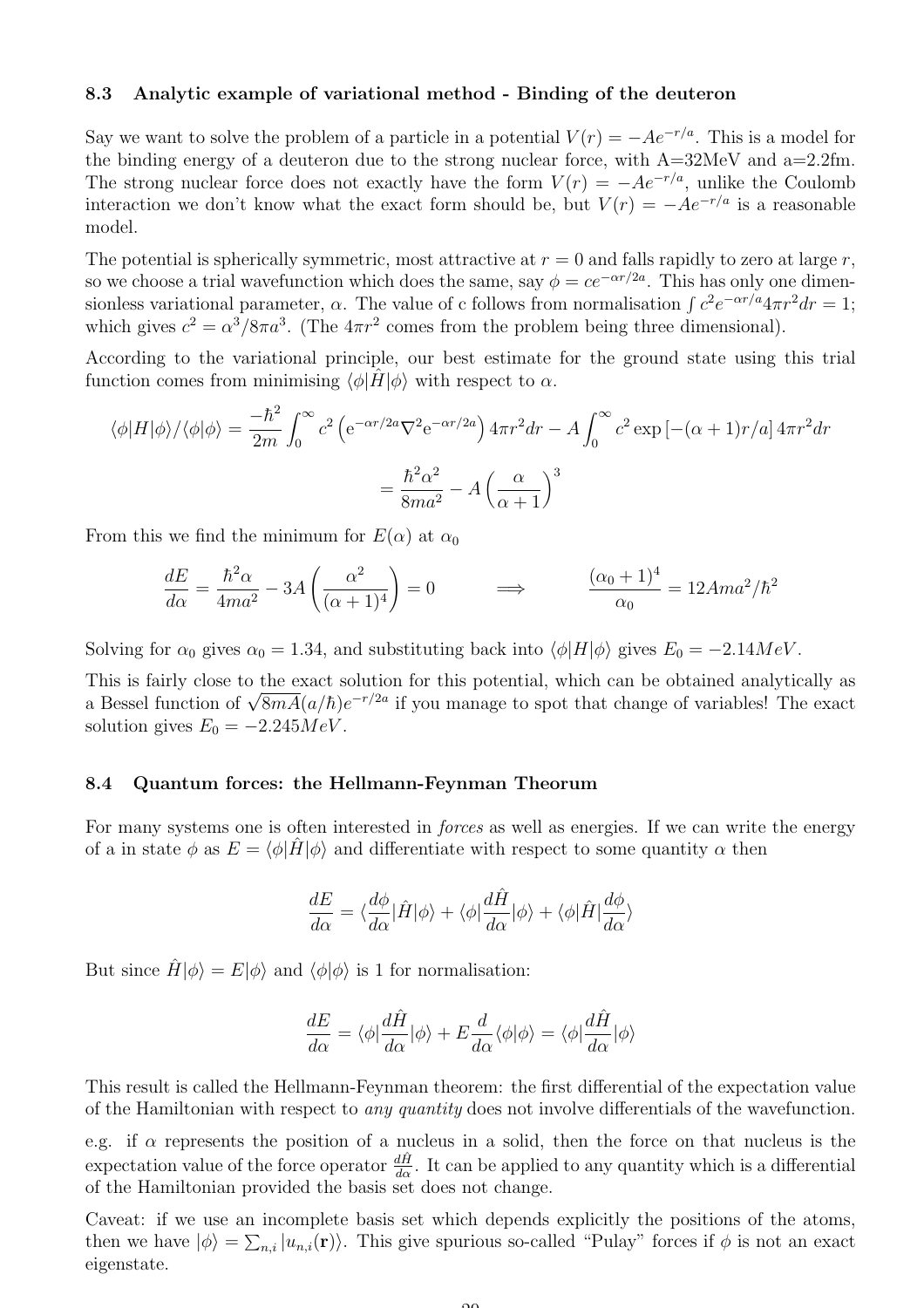## 8.5 An aside about Kinetic Energy

The expectation value of the kinetic energy  $\langle \hat{T} \rangle$  is always positive. This can be shown by an integration by parts in which the first term vanishes provided the wavefunction tends to zero at infinity (which it will for a bound state). In 1D:

$$
\langle \hat{T} \rangle = \frac{-\hbar^2}{2m} \int \Phi^* \frac{d^2}{dx^2} \Phi dx = \frac{-\hbar^2}{2m} [\Phi^* \frac{d}{dx} \Phi]_{-\infty}^{\infty} + \frac{\hbar^2}{2m} \int \frac{d}{dx} \Phi^* \frac{d}{dx} \Phi dx = \frac{\hbar^2}{2m} \int \left| \frac{d}{dx} \Phi \right|^2 dx
$$

The second term integrand is positive everywhere, so the kinetic energy is always positive.

## 8.6 Variational Method in MAPLE

The variational method is exceptionally well suited to computer algebra packages such as maple. The procedure is as follows:

- Define Trial wavefunction Φ
- Evaluate Normalization factor  $|c^2| = \langle \Phi | \Phi \rangle$
- Evaluate unnormalised kinetic energy  $\langle T \rangle = -\hbar^2 \langle \Phi | \nabla^2 | \Phi \rangle / 2m$
- Evaluate unnormalised potential energy  $\langle V \rangle = \langle \Phi | \hat{V} | \Phi \rangle$
- Differentiate with respect to variational parameters  $D_{a_n} = \frac{d}{da}$  $\frac{d}{da_n}(\langle T\rangle + \langle V\rangle)/c^2$
- Solve  $D_{a_n} = 0$  for all  $a_n$
- Substitute optimal value for  $a_n$  into  $\Phi$ .
- Evaluate  $|\langle T \rangle + \langle V \rangle|/c^2$  using optimised wavefunction.

If one needs to do another variational calculation for a different potential and trial wavefunction, only definitions 1 and 3 need to be changed.

## 8.7 Density functional theory (Nobel prize 1998)

If we consider the total probability density of a system of many interacting particles  $\rho(\mathbf{r})$ , there may be several possible wavefunctions which could give rise to it: call this set  $S(\Phi)$ .

Now, consider the expectation value of the energy  $\langle \hat{H} \rangle$ . We know from the variational principle that  $\langle \hat{H} \rangle \ge E_o$ . If we define a functional  $F[\rho(\mathbf{r})] = \text{Min}_{S(\Phi)} \langle \hat{H} \rangle$ , then it follows that  $F[\rho] \ge E_o$ .

Consequently we can use the variational principle to find the  $\rho(\mathbf{r})$  which minimises the value of F, and this may give us the ground state energy *without having to evaluate the wavefunction*. This is especially useful when the wavefunction consists of complex combinations of many different single-particle wavefunctions, as with the many electrons in a solid or molecule.

The drawback is that for interacting electrons, the functional is not known.